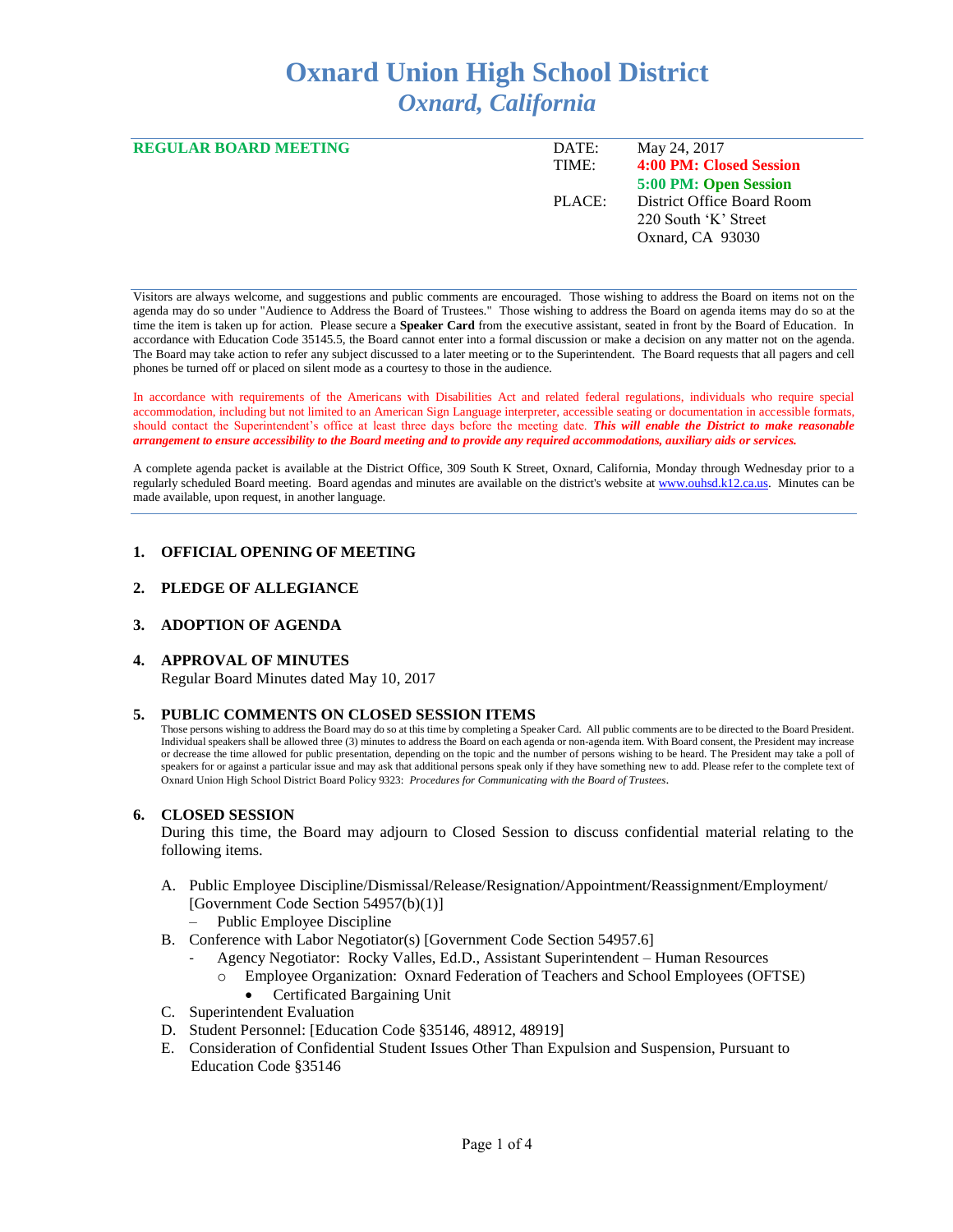Board Meeting Agenda May 24, 2017

- F. Conference with Real Property Negotiator (Govt. Code § 54956.8) PROPERTY: 50-acres of 107.25 acres located at or near 1825 Camino del Sol, Oxnard, CA (southeast corner of N. Rose Ave. and Cesar Chavez Dr.) Ventura County Assessor Parcel No. 214-0-020-595 AGENCY NEGOTIATOR: Dr. Penelope A. DeLeon, Superintendent of Schools NEGOTIATING PARTIES: Brian Edward Maulhardt, as Trustee of the Brian Edward Maulhardt Children's Support Trust UNDER NEGOTIATION: Price and terms of payment
- G. Conference with Real Property Negotiator (Govt. Code § 54956.8) PROPERTY: An approximate 5-acre portion of 49.36-acre Bell Ranch Property (agricultural property adjacent to Rancho Campana High School); Ventura County Assessor Parcel No. 156-0-180-385 AGENCY NEGOTIATOR: Dr. Penelope A. DeLeon, Superintendent of Schools UNDER NEGOTIATION: Price and terms of payment CONFERENCE WITH LEGAL COUNSEL-ANTICIPATED LITIGATION
- H. CONFERENCE WITH LEGAL COUNSEL-ANTICIPATED LITIGATION Significant exposure to litigation pursuant to paragraph (2) of subdivision (d) of Section 54956.9: One case
- I. Conference with Real Property Negotiator (Govt. Code § 54956.8) PROPERTY: Multiple District-owned parcels, including: (1) Bell Ranch Property, Assessor Parcel No. ("APN") 156-0-180-385, Camarillo, California; (2) South of Oxnard High School, APN 183- 0-030-180; (3) District Office Campus, 220, 309, and 315 South K Street, Oxnard, CA, APNs 202- 0-010-630 & -740; (4) Hueneme Road Adult School, 527 W Hueneme Road, Oxnard, CA, APN 222-0-082-625; (5) 280 and 300 Skyway Drive, Camarillo, CA, APN 230-0-130-105; and (6) 15 Stearman Street, Camarillo, CA, APN 230-0-130-115 AGENCY NEGOTIATOR: Dr. Penelope A. DeLeon, Superintendent of Schools NEGOTIATING PARTIES: To be determined UNDER NEGOTIATION: Price and terms of payment.

# **7. RECONVENE IN PUBLIC: REPORT ON CLOSED SESSION ACTION**

# **8. RECOGNITION**

- ➢ DO Farm to School Logo Winners- Stephanie Gillenberg/Anna Jackson
- ➢ DO Seal of Biliteracy Award Vanessa Calderon
- ➢ HHS –Latino Leadership Award Recipient Gary Mayeda
- ➢ PHS Business Academy Students Award– Aaron Ferguson
- ➢ PHS Exceptionally Dedicated Student Award– Ted Lawrence
- ➢ OUHSD Indian Education Honorees of 2017- Tom McCoy

# **9. PUBLIC COMMENTS TO ADDRESS THE BOARD OF TRUSTEES**

Those persons wishing to address the Board may do so at this time by completing a Speaker Card. All public comments are to be directed to the Board President. Individual speakers shall be allowed three (3) minutes to address the Board on each agenda or non-agenda item. With Board consent, the President may increase or decrease the time allowed for public presentation, depending on the topic and the number of persons wishing to be heard. The President may take a poll of speakers for or against a particular issue and may ask that additional persons speak only if they have something new to add. Please refer to the complete text of Oxnard Union High School District Board Policy 9323: *Procedures for Communicating with the Board of Trustees.*

# **10. REPORTS TO THE BOARD**

- A. Animo Theater Company Partnership Miguel Ortega (Dr. Azari, President Oxnard College)
- B. Report to the Board: ACS/WASC Accreditation Status Update
- C. Report to the Board: College & Career Seminar

## **11. SUPERINTENDENT'S REPORT**

## **12. STUDENT REPRESENTATIVE REPORT TO THE BOARD**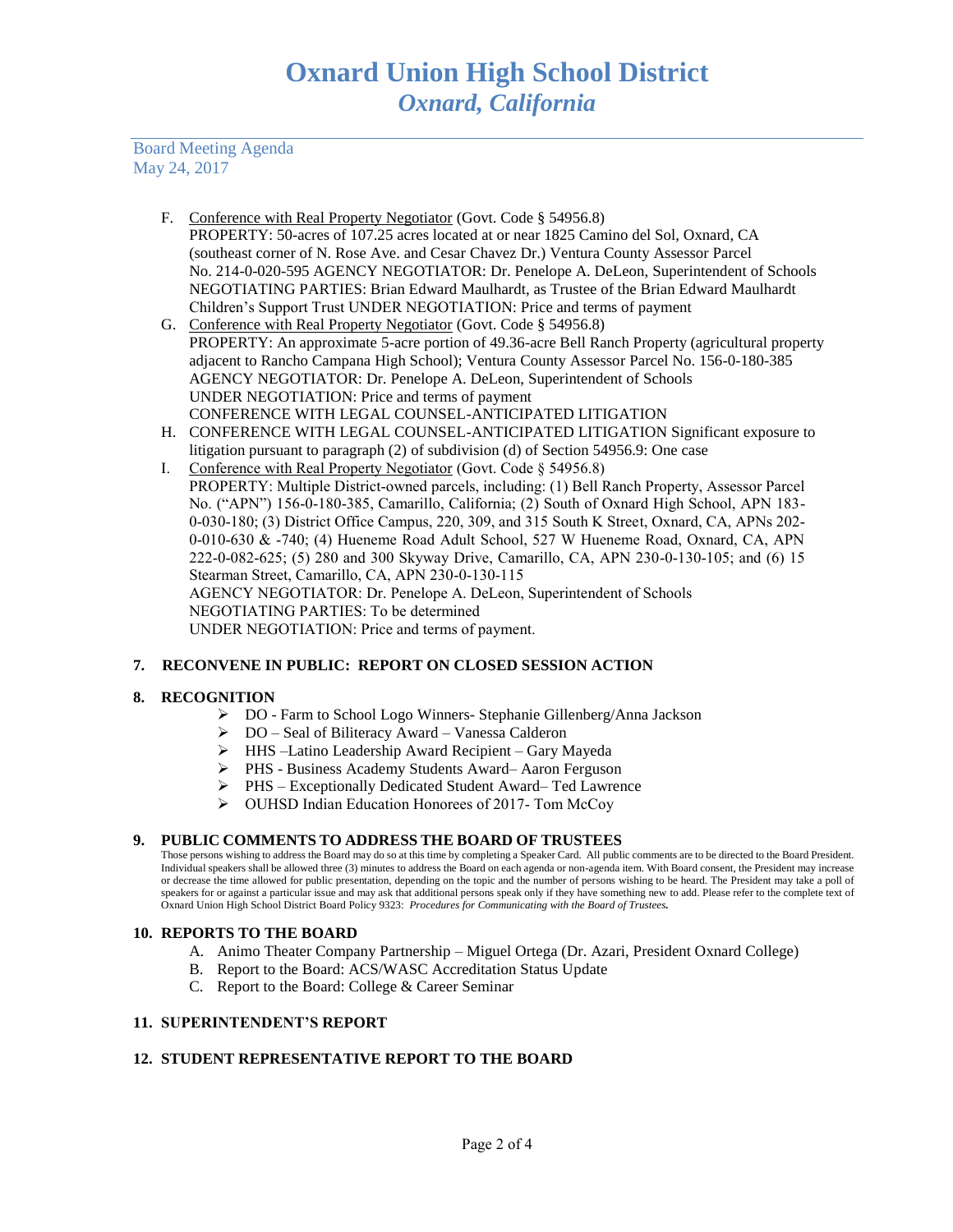Board Meeting Agenda May 24, 2017

# **13. CONSENT CALENDAR**

## **Business Services**

- **A.** Consideration of Approval of Renewal of Lease Agreement with Child Development Resources of Ventura County, Inc. to Operate a Head Start Program on the Campus of Hueneme High School
- **B.** Consideration of Approval of Renewal of Agreement between Oxnard Union High School District and Ventura County Office of Education for ESCAPE Financial and Payroll/Personnel System for the 2017/18 School Year
- **C.** Consideration of Approval of Purchase Orders, April 27 May 10, 2017
- **D.** Consideration of Approval of the Disposal of Surplus Property, November 7 May 12, 2017

# Educational Services

- **E.** Consideration of Approval of Non-Public School Placement per the Recommendation of the Student's IEP Team and the Director of Special Education
- **F.** Consideration of Approval of Ratification Agreement between Oxnard Union High School District and Oxnard Police Department "Agreement for Police Services Outside the School Day – Over Time" to Provide Service at Sporting Events and School Activities for the 2017-18 School Year
- **G.** Consideration of Approval of Designation of CIF League Representatives for the 2017-18 school year
- **H.** Consideration of Approval of New 9-12 Instructional Program for CAPE Charter School
- **I.** Consideration of Approval of Agreement between Oxnard Union High School District and The College Board for PSAT 8/9, PSAT/NMSQT and SAT for the 2017-18 School Year
- **J.** Consideration of Approval of the New/Revised Course Proposals: Descriptive Statistics CP, College Algebra CP, Microsoft Office Intro-S, Microsoft Office Intro –E, California History CP, Government 4 CP, Intro to Entrepreneurship, Entrepreneurship, Social Entrepreneurship, Product Innovation and Design I, Product Innovation and Design II, Advanced Product Innovation and Design, Cyber High Courses, Edgenuity Courses
- **K.** Consideration of Approval of the New/Revised Textbook Adoptions Mathematics Higher Level Topic 9- Option: Calculus for the IB Diploma, Mathematics Higher Level for the IB Diploma, Que Chevere 1-3, D'accord Niveau 1, Big Ideas1-3, California: A History, The Things They Carried, and Other Voices, Other Vistas
- **L.** Consideration of Approval of Stipulated Student Expulsions by Agreement of the School Principal, the Student, and the Student's Parent/Guardian, as per Board Policy 5144, Section 22

# **Human Resources**

- **M.** Consideration of Approval of Personnel Items
- **N.** Consideration of Approval of Revisions to *Board Policy 4112.21: Interns* [Second Reading]

# **14. ACTION ITEMS**

## **Business Services**

**A.** Consideration of Approval of the Third Interim Financial Report, Fiscal Year 2016-2017

## **Educational Services**

- **B.** Consideration of Approval of the New/Revised Course Proposal: College and Career Seminar
- **C.** Consideration of Approval of Revisions of Job Description: *Director Learning Support Services* [Second Reading]
- **D.** Consideration of Approval of New Job Description: *Senior Systems Administrator* [Second Reading]
- **E.** Consideration of Approval of New Job Description: *SIS/Data Base Specialist (Sr. Data Base Administrator)* [First Reading]